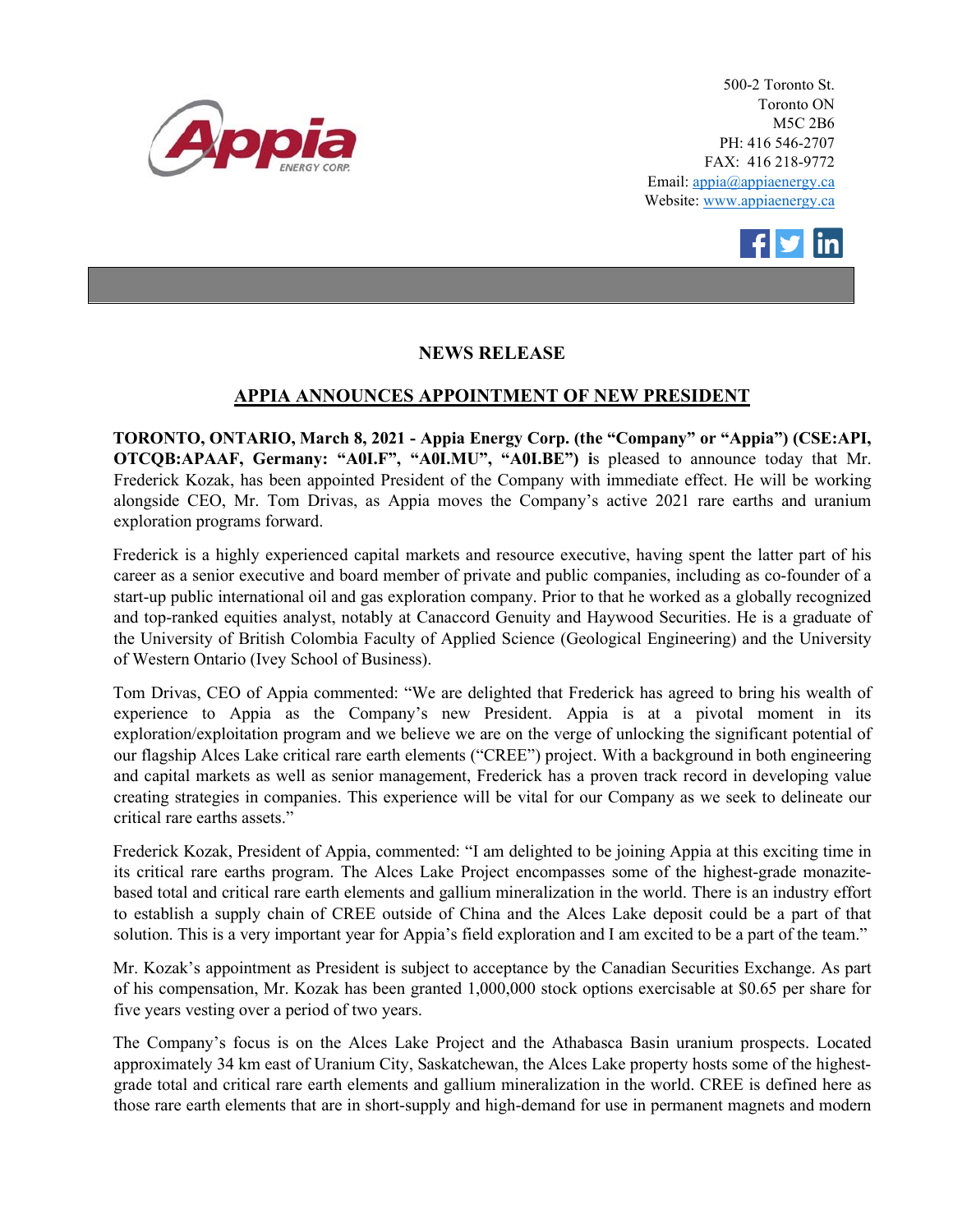electronic applications such as electric vehicles and wind turbines, (i.e: neodymium (Nd), praseodymium (Pr) dysprosium (Dy), and terbium (Tb)).

### **2021 Athabasca Basin Activity**

Appia is fully funded and committed to completing the largest exploration and diamond drilling program to date during the summer months of 2021. In excess of 5,000 metres is expected to be drilled at Alces Lake. The Alces Lake project area is 17,577 hectares (43,434 acres) in size and is 100% owned by Appia. The project is located close to an old mining camp with existing support services, such as transportation (i.e., 15 km from the nearest trail), energy infrastructure (hydroelectric power), a 1,200 m airstrip that receives daily scheduled services and access to heavy equipment.

Since detailed exploration began at Alces Lake in 2017, a total of seventy-four (74) REE, gallium and uranium bearing surface zones and occurrences over 45 km have been discovered on the property. To date, less than 1% of the property has been explored with diamond drilling. The property is located in Saskatchewan, the same provincial jurisdiction that plans to develop a "first-of-its-kind" rare earth processing facility in Canada, scheduled to become operational in late 2022.

Plans are being made for the continuing exploration and prospecting for high-grade uranium in the prolific Athabasca Basin on its Loranger, North Wollaston, and Eastside properties. The Company holds the surface rights to exploration for 65,601 hectares (162,104 acres) in Saskatchewan, including Alces Lake.

The Company also has a 100% interest in 12,545 hectares (31,000 acres), with rare earth element and uranium deposits over five mineralized zones in the Elliot Lake Camp, Ontario. The Camp historically produced over 300 million pounds of  $U_3O_8$  and is the only Canadian camp that has had significant rare earth element (yttrium) production. The deposits are largely unconstrained along strike and down dip. With the outlook for uranium prices changing to a brighter future, the potential of the Camp will be reviewed this year.

As previously announced, the proposed change in the Company's name to Appia Rare Earths & Uranium Corp. will be subject to the approval by 66 2/3% of votes cast by the shareholders at the Annual and Special Meeting of Shareholders to be held on May 18, 2021. The ticker symbols at the different stock exchanges will not be affected by the name change.

### **Virtual PDAC 2021**

Appia is pleased to announce that it is participating in this year's Virtual PDAC from March 8th to 11th and will have a booth in both the Investor's Exchange and in the Core Shack. We will be exhibiting core from our high-grade critical rare earth Alces Lake property in Northwestern Saskatchewan in our Core Shack booth. We hope you can drop in to both of Appia's booths and take a look at the core and get an update on Appia's properties and our exciting drilling and exploration plans for 2021.

### **About Appia**

Appia is a Canadian publicly-listed company in the rare earth element and uranium sectors. The Company is currently focusing on delineating high-grade critical rare earth elements ("REE") and uranium on the Alces Lake property, as well as prospecting for high-grade uranium in the prolific Athabasca Basin on its Loranger, North Wollaston, and Eastside properties. The Company holds the surface rights to exploration for 65,601 hectares (162,104 acres) in Saskatchewan.

The Company also has a 100% interest (subject to a 1% Uranium Production Payment Royalty and a 1% Net Smelter Return Royalty on any precious or base metals payable, provided that the price of uranium is greater than US\$130 per pound) in 12,545 hectares (31,000 acres), with rare earth element and uranium deposits over five mineralized zones in the Elliot Lake Camp, Ontario. The Camp historically produced over 300 million